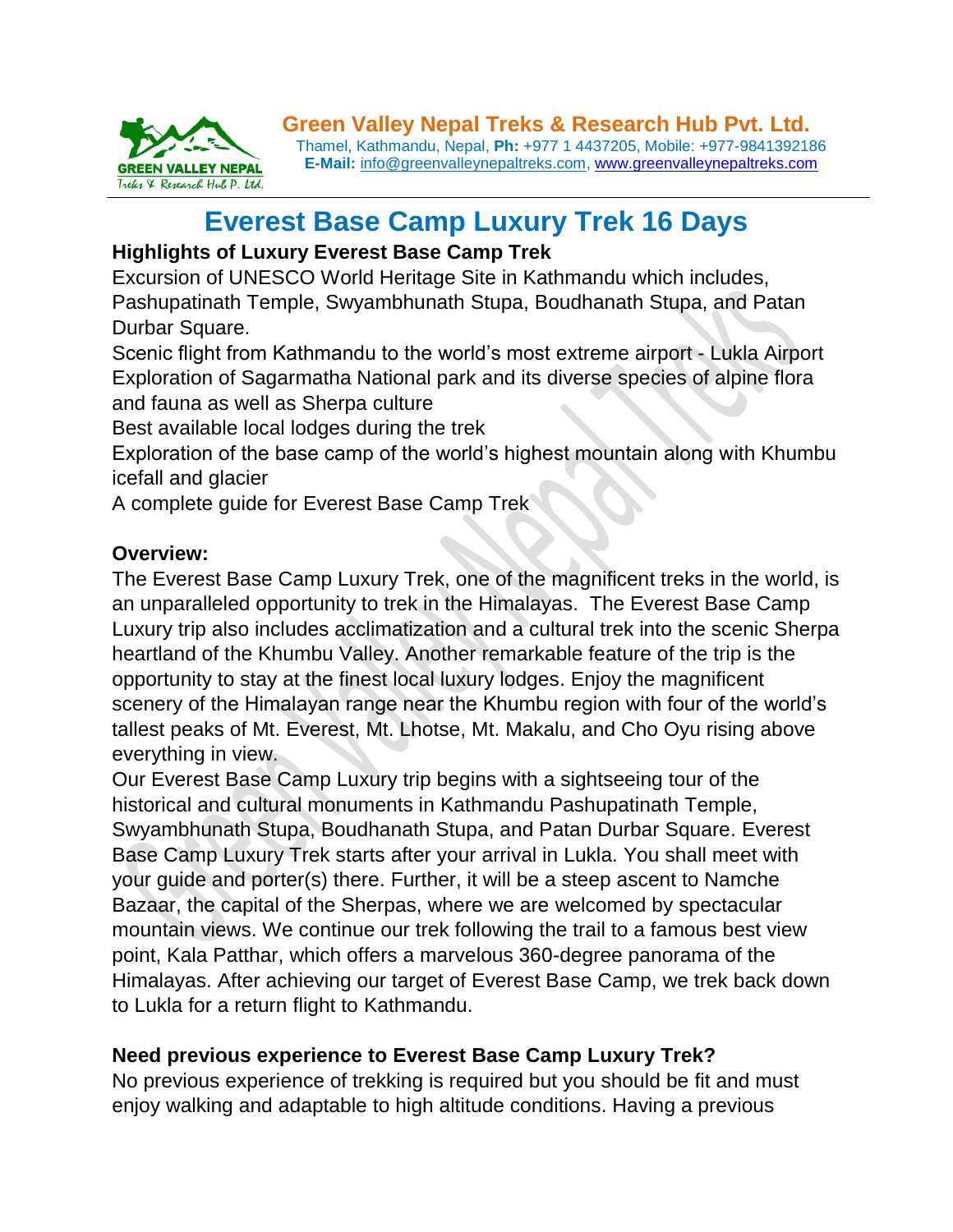experience is absolutely beneficial but it is not must to mandatory. All travelers need to be in good physical health in order to participate fully on this trip. We strongly advise you to prepare yourself for the trip by doing regular exercises, going on hiking, running or gym. The fitter you are, the more enjoyable you will find the experience of trekking. All our trip itinerary has been devised keeping every feature in mind and allows plenty time for acclimatization.

#### **Best time to do Everest Base Camp Luxury Trek**

March to May and September to November are considered the best time to make any trek in Nepal, including the Everest Base Camp Luxury Trek. During March to May, the lower elevation areas aren't too hot, and the high altitude areas aren't too cold, either. Similarly, the temperature during September to November is moderate.

#### **Similar Trip with Everest Base Camp Luxury Trek:**

Green Valley Nepal Treks offering Everest Base Camp Trip with several alternative way 14 Days Everest Base Camp Trek, 12 Days Everest Base Camp Trek, Luxury Everest Base Camp Trek Heli Return (Gorakshep to Lukla) & Luxury Everest Base camp Trek Heli Return to Kathmandu from Gorakshep.

#### **Departure Date for Everest Base Camp Luxury Trek:**

Green Valley Nepal Treks operate Everest Base Camp Luxury Trek every day (departure) even for single trekkers as private trip in the main trekking season. For group departure date please have a look on our departure date section.

#### **Details Itinerary**

## **Day 01: Arrival in Tribhuwan International Airport, Kathmandu**

A representative from Green Valley Nepal Treks will pick you up from the airport as soon as you arrive and take to the hotel. After a few hours of rest in the hotel, the representative of Green Valley Nepal Treks tour operator & Tour guide will meet you and describe about day 2<sup>nd</sup> Kathmandu Valley Tour. After the pre-trip meeting, there will be a welcome dinner hosted by Green Valley Nepal Treks. For dinner, you will be served authentic Nepalese cuisine with cultural dance. Accommodation: 3 stars Hotel in Thamel Altitude: 1300m (4265ft) Meals: Welcome Dinner Included

#### **Day 02: A full day guided sightseeing tour around Kathmandu valley**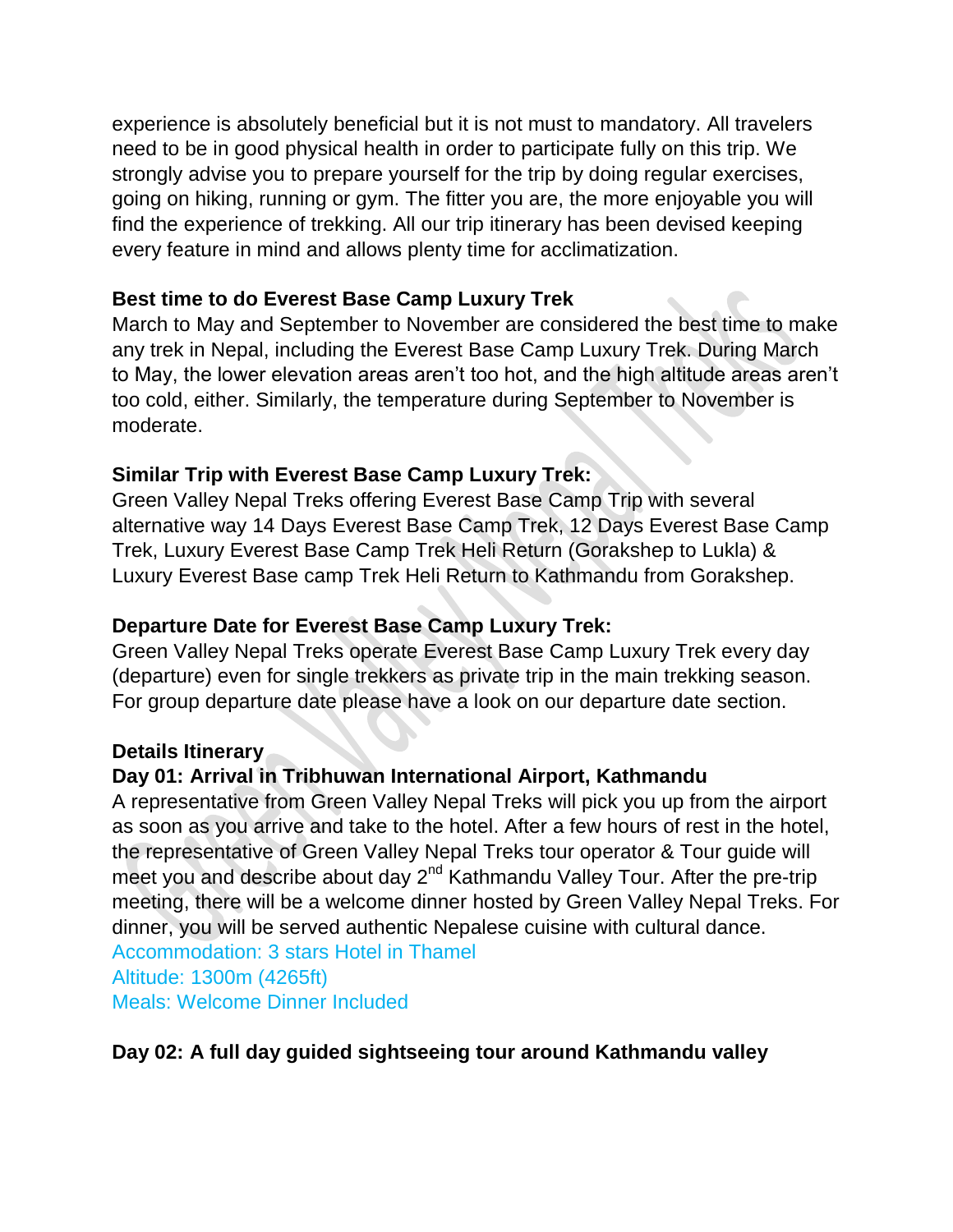After breakfast, your sightseeing trip will start. You will have a private vehicle and a professional tour guide for your sightseeing tour. You will visit the following sites.

**Swyambunath Stupa - The Monkey Temple (World Heritage Site):** You can watch over the valley from the top of a hillock on its western side. Swyambhu is also known as Samhengu and the Monkey temple because of the countless monkeys living on the premises.

**Pashupatinath Temple (World Heritage Site):** Pashupatinath Temple is one of the holiest Hindu temples in Nepal. It is located on the banks of Bagmati River on the eastern outskirts of Kathmandu. Pashupatinath is the most important temple dedicated to god Shiva.

**Boudhanath Stupa:** Boudhanath Stupa is 2500 years old Buddhist stupa in the Valley built in the 5th century with four pairs of eyes of Lord Buddha in four cardinal directions keeping an eternal watch over the people and their doings. You will find Buddhist pilgrims from Tibet going round the stupa spinning the prayer wheels.

**Patan Durbar Square (World Heritage Site):** Patan Durbar Square - located in central city Lalitpur. It displays the Newari architecture that had reached its pinnacle during the reign of Malla kings who were great builders and patrons of the arts.

After the sightseeing we will have pre-trip meeting we will describe whole trip how it will be going. However, if you arrive late at night the meeting will be held the next day after the Kathmandu city Tour. For the verification, Tourist Information, and documentation process, we required Copy of Passport, PP Size Photos 3 pics, and copy of traveler insurance.

Accommodation: 3 stars Hotel in Thamel Altitude: 1300m (4265ft) Meals: Breakfast in Hotel

# **Day 03: Fly to Lukla & Trek to Phakding: 35 min flight/3-4 hour trek**

For Lukla flight from Kathmandu: Wake up around 5 am and drive to the domestic airport in Kathmandu for about 20 minutes and fly to Lukla (30 minutes). This flight will provide us with an extraordinary view of stunning mountain ranges and splendid mountain landscapes. After arriving at Lukla, you will meet our guide and he will give you brief details about the first day's trek, introduced with our assistants (porters) at the same time. After breakfast in Lukla, you will start your first-day trekking with an easy walk through Chaurikharka village, until we arrive in Phakding. One the way, we might encounter Dzho, Donkeys, and Yaks and we will pass all the rhododendron forest and few mini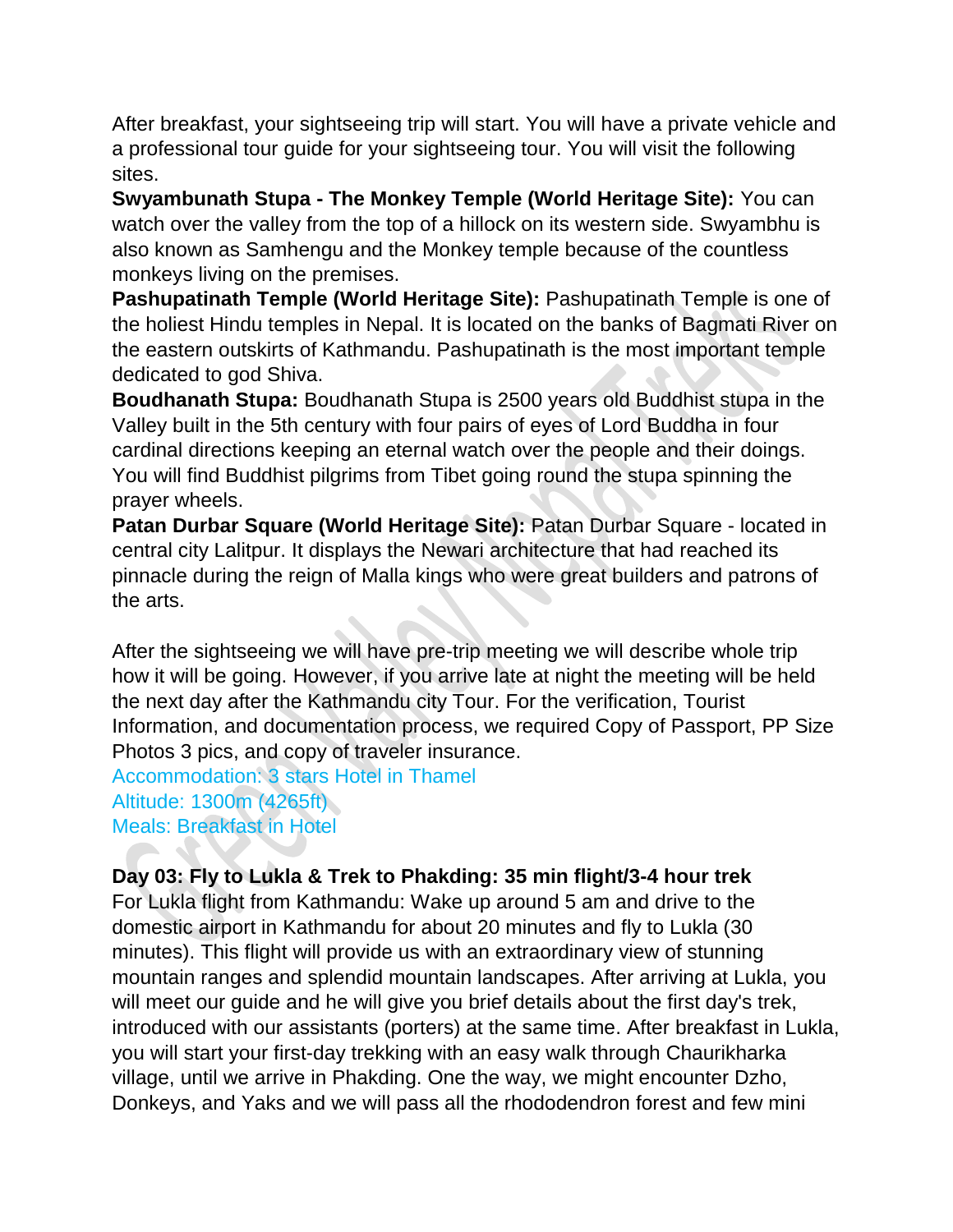villages. Since Phakding is a small village and rustic settlement is located in the Bank of Dudh Koshi river, we need to descend down from Lukla.

Accommodation: Attach bathroom (Guest Houses) Meals Included: Breakfast, Lunch & Dinner Altitude: 2804m (Lukla), 2652m / 8698ft (Phakding) Distance: 7.5 km

## **Day 04: Trek from Phakding to Namche Bazaar: 6-7 Hours trek**

You will continue trek along the banks of the Dudh Kosi, crossing the majestic river many times on exciting suspension bridges laden with prayer flags. After entering Sagamartha National Park, the trail climbs steeply with breathtaking views. Namche Bazaar is known as the Gateway to Everest, which is home to many quality restaurants, hotels, lodges, shops, money exchange, internet cafe and a bakery. Namche is one of the biggest villages along the whole Everest trail.

Accommodation: Attach bathroom including electric blanket (Guest Houses) Meals Included: Breakfast, Lunch & Dinner Altitude: 3438m (11280ft) Distance: 10.5 km

#### **Day 05: Acclimatization Day at Namche Bazaar**

As we are already over 3438m so our body needs to adapt to the Himalayan atmosphere and climate. So, today we let our bodies acclimatize with the mountain environment. On this day, we will hike to Everest View Point, and later we will explore the Everest View Hotel. This hotel is regarded as the highest star hotel in the world, which lies in a 3880m altitude. From Everest View Hotel you could observe Everest, Lhotse, Ama Dablam, and many other beautiful mountains like Thamserku, Kongde, Kusum Kanguru, and Nuptse. There is a small Airport- Syangboche Airport, on the head of Namche Bazaar, from where you can also capture the beautiful pictures of Namche. After return from the short hike you could visit to the Sherpa museum to learn more about the vibrant Sherpa culture and tradition. And the National Park museum offers information about Everest and related mountains, which lies just near the Sherpa Museum. After visit around you will have free time to explre around Namche or you could have rest in our Hotel.

Accommodation: Attach bathroom including electric blanket (Guest Houses) Meals Included: Breakfast, Lunch & Dinner Altitude: 3438m (11280ft)

**Day 06: Namche Bazaar to Dibuche: 6-7 hrs**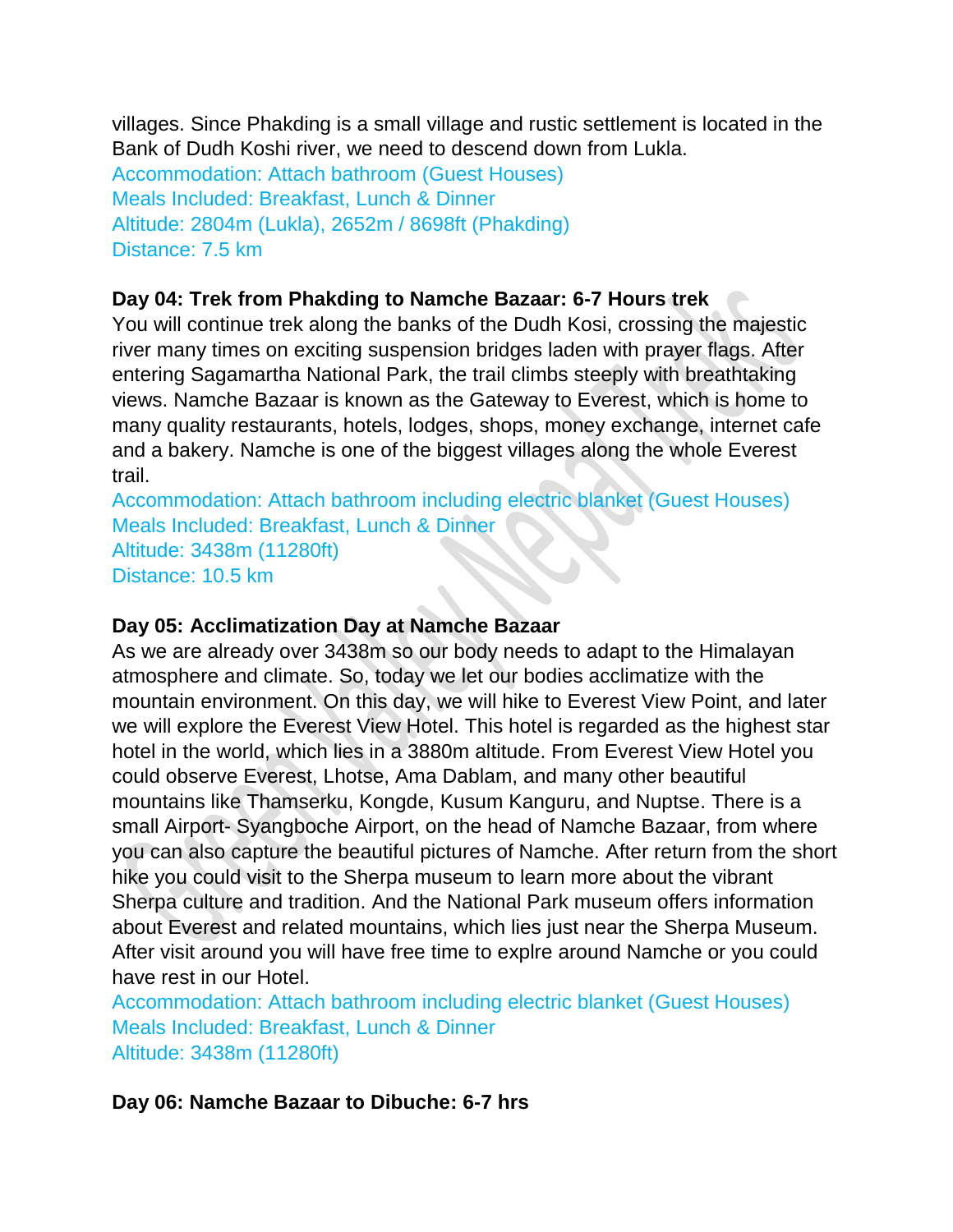You should now be acclimatized. You should also be attuned to the Himalayas and Sherpa way of life. We now move closer to the Sagarmatha through its eponymous national park. Gladly Dudh Kosi would continue to enchant us on our way. The trail flattens after we get out of Naamche Bazaar. After about 6 kms the trail starts ascending. After about 3 kms more we would be at the at Tengboche monastery, the largest in the whole of Khumbu region. After visiting the monastery, we will continue downhill walk to the Dibuche village for overnight stay at a lodge.

Accommodation: Attach bathroom including electric blanket (Guest Houses) Meals Included: Breakfast, Lunch & Dinner Altitude: 3734 (12250ft) Distance: 10.5 km

#### **Day 07: Dibuche to Dingbuche 4 to 5 hours**

The morning view of the mountain panorama is outstanding and you can click the breath taking views of Kangtega range, Thamserku, Amadablam, Taboche, Kwangde, Tengboche, Lhotse and Nuptse. Our day begins along the trail through Imja Khola then to Tengboche where we descend to river bank, through the rhodedondron and birch forests. At Deboche we visit a Buddhist nunnery and cross few chortens to reach Pangboche where we can have a splendid view the wonderful mountains. One can easily notice the thinning vegetation on walking from upper Panboche to the dry and alpine terrain of Shomare. The apical ridge of Mt. Pumori can be viewed from Orsho then finally we reach the cold and windy village of Dingboche where we stay overnight.

Accommodation: Attach bathroom (no electric blanket) (Guest Houses) Meals Included: Breakfast, Lunch & Dinner Altitude: 4410 m / 14469 ft Distance: 9 km

## **Day 07: Rest day at Dingboche (4260 m.) for acclimatization**

There are some breathtaking views of the North face of Ama Dablam and the Lhotse-Nuptse ridge as you explore this beautiful valley that leads up to Island Peak. The walk is short with a good chance to relax in the afternoon. Another option is to hike up to Chhukung, where you can enjoy the panoramic view of Island peak, Ama Dablam, Makalu, Tawoche peak and others. Accommodation: Attach bathroom (no electric blanket) (Guest Houses)

Meals Included: Breakfast, Lunch & Dinner Altitude: 4410 m / 14469 ft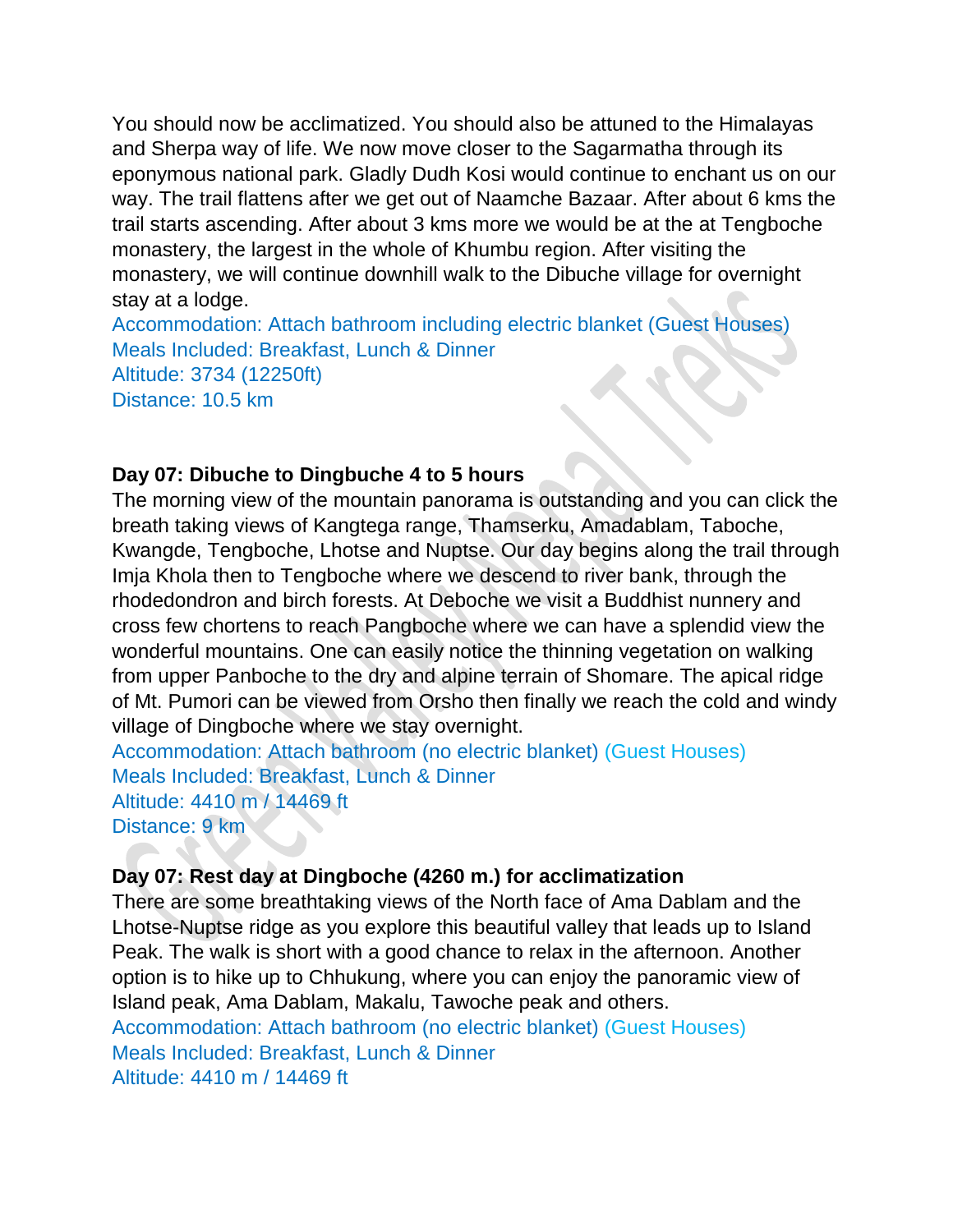#### **Day 08: Dingboche to Lhobuche (Italian Pyramid): 4-5 hrs**

The trail goes slightly uphill till Thugla Pass then descends moderately up till Lobuche. You will see memorial stupa and pray flag hanging on the hill over the Thugla pass. The stupas were built in the memory of climbers who have lost their life during the expedition of Mt. Everest. You will get an opportunity to get the view of Tawache, Cholache, Ama Dablam, Thamserku, Pumari, Nuptse & Kusum kankaru mountains. The glacier ridge of Lobuche offers you the view of Everest base camp, Kala pattar, Khumbu glacier and moraines formed by glaciers. We will hike about 20 minutes further to reach our hotel Italian pyramid. Accommodation: Room with electric blanket (no attach bathroom) Meals Included: Breakfast, Lunch & Dinner Altitude: 4910 m / 16110 ft Distance: 7.6 KM

### **Day 09: Trek from Lobuche to Gorakshep (5150m) to Everest Base Camp (5364m), back to Gorakshep: 8-9 hrs**

This is a big day for all the trekking enthusiasm who dreamed to trek to the base of the world's highest mountain. The initial trek will be comparatively easy, as we don't need to climb much uphill until Gorakshep. The trail will be rocky and craggy and walking along the Khumbu glacier until Base Camp. Almost, a 3 hour hike takes us to the Gorakshep above 5,000m and we will take rest for a few times including lunch before resuming our hike to base camp.

It will take another 3 hours trek in a rocky trail. The breathtaking view of Khumbu icefall, the tip of Everest, and glacier-covered with sky-touching mountains gives the extra charm to the base camp. If we are trekking during spring, we can meet 100s of climbers who are attempting to climb Everest and Lhotse. We came back to Gorakshep for the accommodation. Since we are at a higher altitude, proper diet, drink and rest are very important.

Accommodation: Room with electric blanket (no attach bathroom) Meals: Breakfast, Lunch & Dinner Distance: 15 KM

#### **Day 10: Summit Kala Patthar and return trek to Phereche: 7-8 hours**

We will leave for Kala Patthar sunrise trip early in the morning. It can take about 2 hours to reach Kala Patthar summit from Gorak Shep. Your efforts are rewarded by the truly glorious views of Mount Everest from really closer. After sunrise view from Kalapathar we will back to Gorakshep for breakfast. After packing resuming hike back to Phereche. We will walk from Kala Patthar to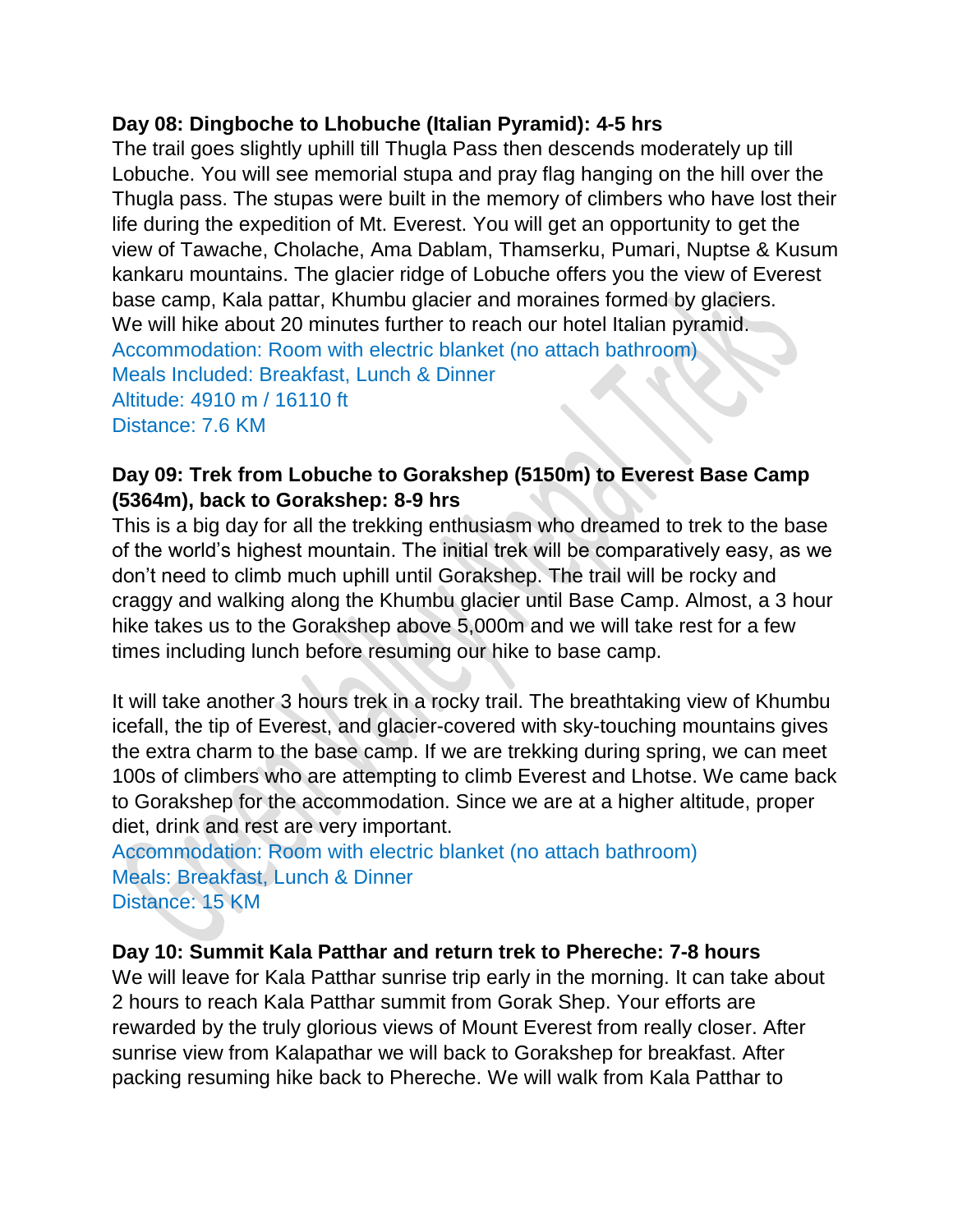Gorak Shep and then onwards another 11 km to Pheriche, at an altitude of 4240 m (13910 ft). Your body as whole would welcome the reversal in altitude. Accommodation: Attach Bathroom (without electric blanket) Meals: Breakfast, Lunch & Dinner Distance: 11 KM Altitude: 5545 m / 18192 ft (Kalapathar) & 4240 m / 13910 ft (Phereche)

## **Day 11: Trek from Pheriche to Namche (3440m): 6-7 Hours**

The trail follows the Imja River again all the way to Tengboche. From Tengboche, we will move down towards Phungki Thanka, pass the Kyangjuma and reach Namche. It is a relaxing hike back and the sight of the landscape and the Himalayas can be enjoyed pleasantly. The villages are also lively with people and you can observe their customs and activities as you pass through. Accommodation: Attach Bathroom including electric blanket Meals: Breakfast, Lunch & Dinner Distance: 15 KM (downhill) Altitude: 3440m

#### **Day 12: Namche to Lukla: 7-8 Hours**

The hike back to Lukla follows a trail that moves steeply downwards and crosses a suspension bridge. Chortens, prayer flags, Mani-stone walls and small Gompas line the villages and the trail. The Dudh Koshi River gushes by and adds a beautiful ambiance to the natural setting. Open plains, pine and rhododendron forests as well as snow covered peaks decorate the beautiful picturesque settings. As we reach Lukla, we can just relax. In the evening, we may celebrate the victory of accomplishing the trek as well.

Accommodation: Attach Bathroom (without electric blanket) Meals: Breakfast, Lunch & Dinner Distance: 18 to 19 KM (downhill) Altitude: 2800m / 9184ft

**Day 14:** Flight back to Kathmandu: 35 minutes

This is the day when the Mountain flight from Lukla to Kathmandu is enjoyed over once again. On reaching Kathmandu it is time to enjoy shopping and walking around the city. The evening is to celebrate for successful completion of the Everest Base Camp trip.

Accommodation: 3 stars Hotel in Thamel Altitude: 1300m (4265ft) Meals: Breakfast & Farewell Dinner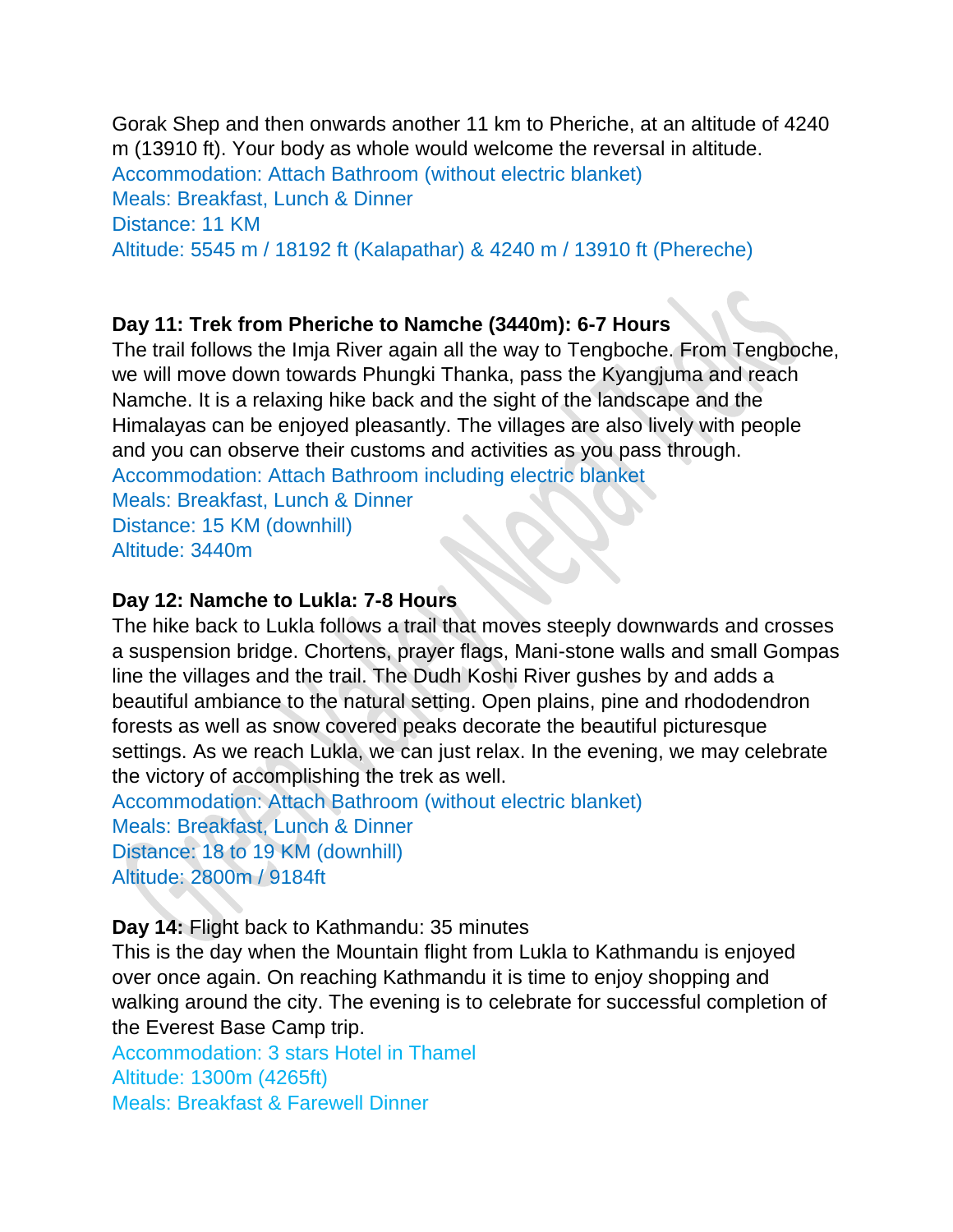## **Day 15: Reserve day in Kathmandu**

It's an extra day in Kathmandu just for contingency. Sometimes, things may not go as swiftly as intended. Sometimes flight delays/cancellations, poor weather, or ill health can cause a barrier to your journey. Hence, a contingency day on the trip will always be helpful. In case you finished the trek on time, you can use this day for resting or shopping in Kathmandu.

Accommodation: 3 stars Hotel in Thamel Altitude: 1300m (4265ft) Meals: Breakfast

## **Day 16 Departure day (Farewell)**

Today, fly home from Kathmandu or proceed with your travel to some different goals around the world. We will drop you at the air terminal three hours before your flight time. We trust you made some incredible memories with us. Thank you, have a safe journey home.

Meals: Breakfast

## **Trip Cost:**

## **1 to 1 Person = US\$ 1495 2 to 6 on the group = 1375/person 7 to 10 on the group = US4 1200/person**

## **Cost Inclusion**

- 1. Pickup from Kathmandu international airport & transfer to Hotel
- 2. Twin sharing accommodation at 3 stars hotel in Kathmandu for 3 nights with breakfast
- 3. Guided Kathmandu valley sightseeing as mention on day 2 including tour guide
- 4. Flight ticket to Lukla from Kathmandu including airport transfer
- 5. Three times meals (B, L, D) on OPEN/CHOICE Menu during the trek
- 6. All required permits for trek (TIMS Card and Everest National Park)
- 7. Accommodation at Best available as mention on details itinerary part (but not chain of Yeti Mountain Home)
- 8. One English speaking professional trekking his food, accommodation, insurance, salary etc..
- 9. Flight ticket to Kathmandu from Lukla including pick up from domestic airport